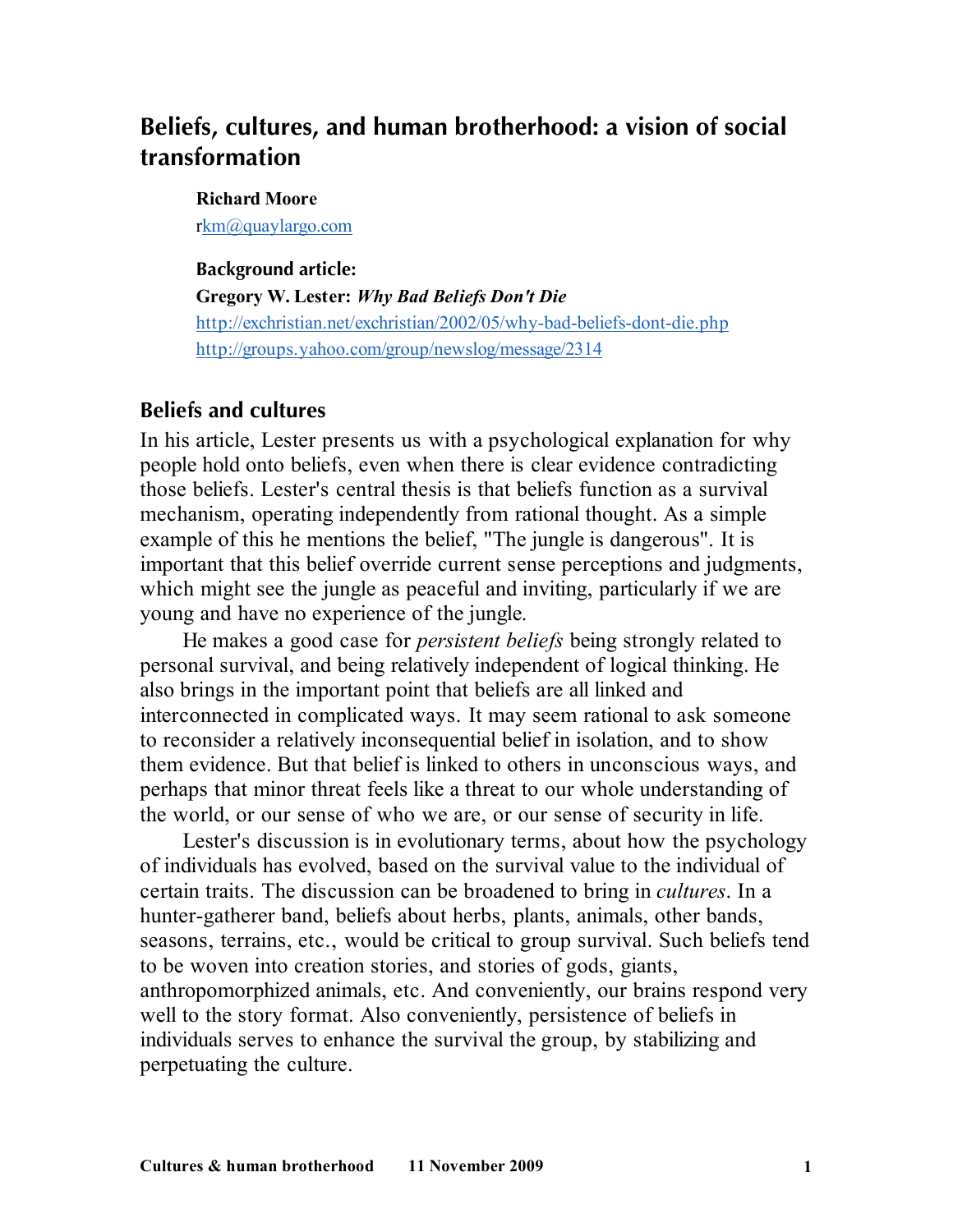In the case of lions, social cats, we recognize an evolution of *group* behavior, of the coordinated behavior of the pride as a whole, enabling it to hunt and reproduce successfully, and to deal with the challenges of its environment and competitors. The instincts of individual lions are attuned to the overall group pattern. If we evolved as social primates, then it makes similar sense to consider the evolution of *cultural mechanisms* as being the primary developmental process, and individual psychology as being in service to that.

Culture can be seen as *programmable instincts*. The coherence afforded to lion prides by instincts is afforded to societies by cultures. Babies are wide open to learn any language or any customs, to learn to like any kind of food, etc. When they become adults, the scope of those options has been narrowed way down. What from the outside can be labeled 'culturally specific', to those on the inside is 'how things must be', 'how things should be', etc. What from a rational perspective might be considered an 'assumption' or a 'belief', from a cultural perspective may be an 'obvious truth' – such as 'that mountain is sacred', 'God created man', or 'humans evolved from apes'.

*Agreeing with those around you* is obviously a culture-supporting individual trait, along with *needing to be part of a group*. Hence people gather into like-minded camps, reinforcing and perpetuating their shared perspectives. Those who challenge the assumptions of a camp are not welcome to be in it; they are expelled just as someone might have been banished from a tribe for transgressing its sacred customs. Thus ideologies, religions, and academic dogmas persist stubbornly – because of human traits that were important to the survival of hunter-gatherer bands.

Lester goes on, in a section called *Implications for Skeptics*, to talk about how beliefs might be discussed without raising the fear alarms. Again this is very useful information, again Lester focuses on the individual, and again I think the cultural perspective may be more useful.

A culture provides a *sense of belonging*, and a *way to understand the world*. It is rather easy to understand that most people would not be comfortable losing either one of those. And our political affiliation is an important part of our cultural identity. It gives us a way of understanding the world, and it gives us something to belong to, something that connects us to the affairs of our society. A direct challenge to political beliefs threatens a person with *cultural homelessness*: nowhere to belong and confusion about the world. A dyed-in-the-wool conservative is not going to join the progressive camp, just because he changes a few of his beliefs – so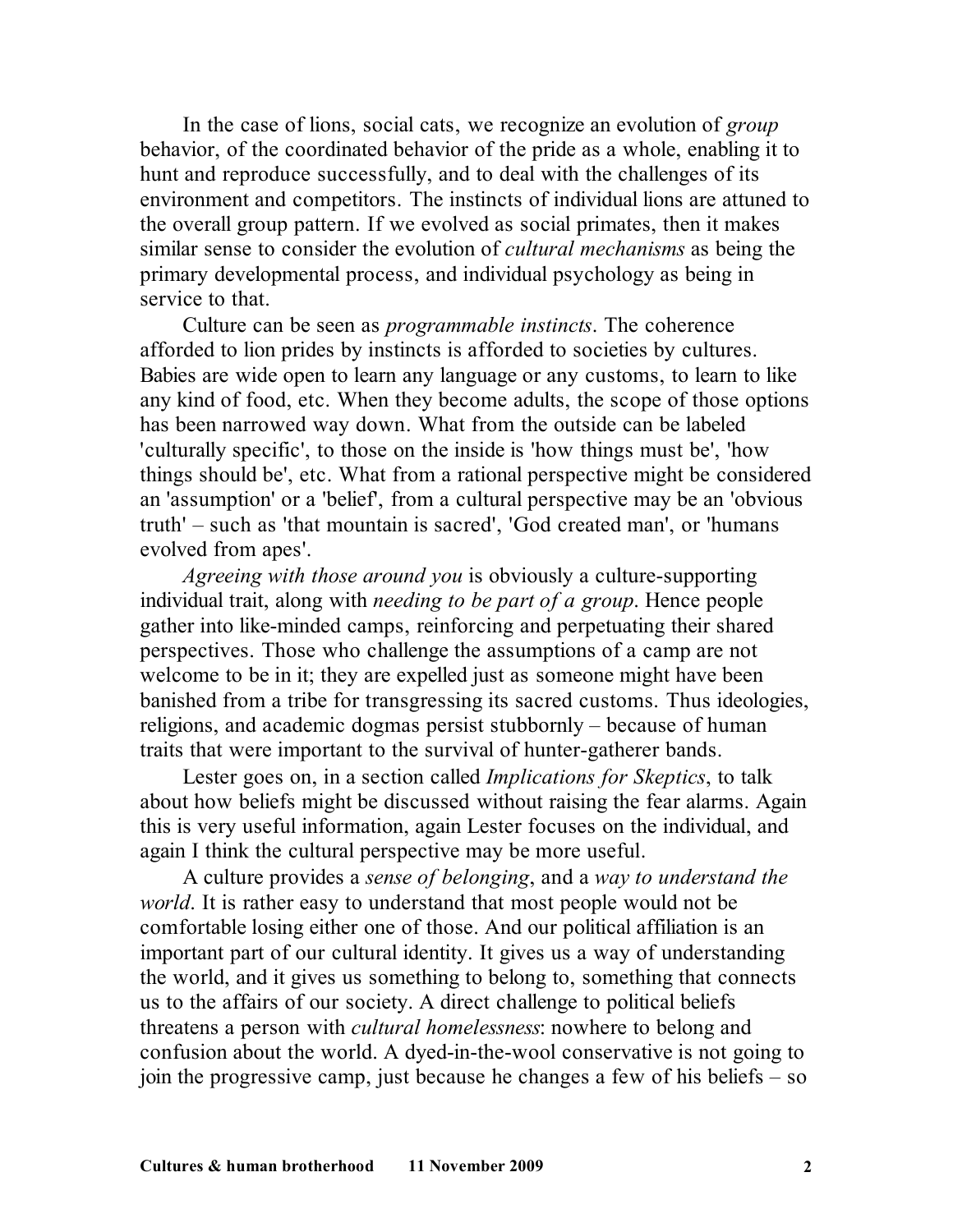where does he go if his faith is shaken in his conservative beliefs? For a progressive, the situation is the same in reverse.

#### **Implications for social-change activists**

I think there are some important lessons to be taken from these considerations, as regards how social change might be pursued. We need to think in terms of cultures, rather than beliefs. If we want to enable people to shift their perspectives, we need to provide them not just with information and arguments, but also with a new *cultural home*, and a reason to adopt it.

This is how cults and religions spread. They don't just give you a theological story, they also offer you a congregation, or a cult group, that opens its arms and invites you, at a human level, to *belong*. And in the case of cult recruiters, they have their greatest success with the *vulnerable*: those who are in discomfort with their current cultures, those who would like nothing better than to find a *welcoming new home*.

In today's world, more and more of us are feeling *culturally vulnerable.* Our culture is offering us insecurity instead of security, and fear for the future instead of hope. As conditions continue to worsen, and the evidence clearly indicates they will get very much worse, this sense of vulnerability and insecurity will grow. Already we see this vulnerability manifesting as increased polarization between conservatives and progressives. Each side is seeking security by circling its wagons and becoming more strident. As these trends continue, people of all stripes will be more and more ready to embrace a culture that offers real hope – if such a culture is available to them, and if it doesn't contradict their strongly held beliefs.

I don't propose that we start a new cult or religion. However we can think in terms of a new *social movement*. Social movements also offer a cultural home. When movements hold rallies, marches, and protests, that can be seen as *making the home real* – giving the members an opportunity to be together and manifest their culture. This was very clear with the antiglobalization movement, with its costumes and revelry, imaginative posters and signs, affinity groups, workshops, consensus methods, etc. As protest the demonstrations had little effect, but as cultural manifestations they were very effective. Perhaps that explains why they were so brutally suppressed. The demonstrations weren't directly threatening the establishment, but the growth of that culture was threatening to become a political problem. The police were *raiding the home* of the culture when they disrupted the demonstrations and punished the protestors.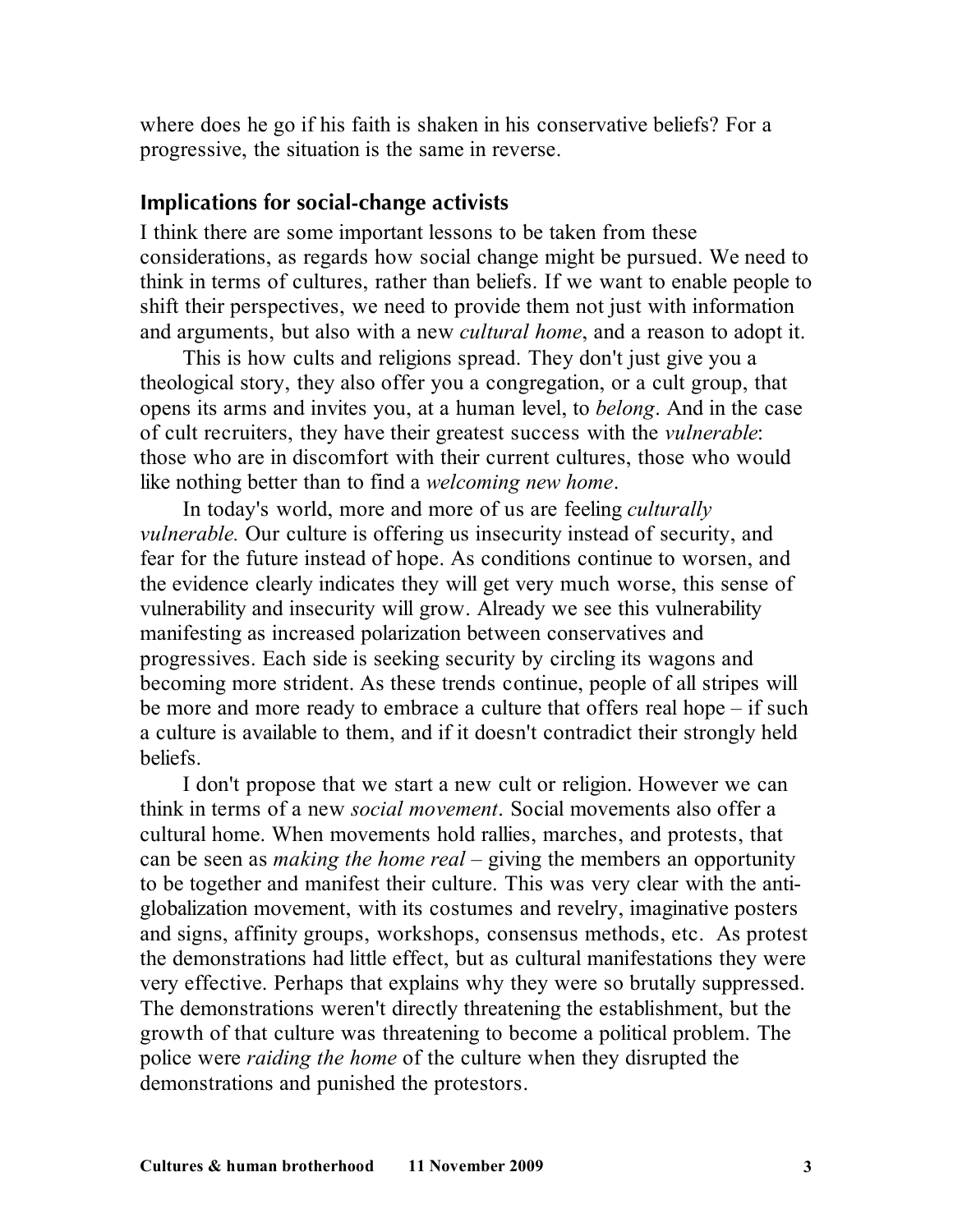If we want to change the course of society, we need a special kind of social movement. We need a movement that can welcome everyone, and that doesn't challenge anyone's beliefs. Otherwise it would be just one more divisive faction. Only a movement that includes everyone, or at least the overwhelming majority, can hope to make real changes.

We saw such a movement recently in Bolivia, where only the local elites were excluded. That was possible because the overwhelming majority agreed that the existing system was exploiting them. We saw such a movement a bit earlier in Eastern Europe, where the overwhelming majority was sick of Soviet rule. In those cases, the rallying cry of the movement could be political in nature, because widespread political agreement existed. In the West, however, the rallying cry cannot be political, because people are strongly divided in their political views. And as we have seen, such views are nearly impossible to change. The movement can ultimately have political effect, and it must, but it cannot begin with a political agenda.

#### **Human brotherhood as a social movement**

Consider the following as a rallying cry: *Welcome to the human family. Here we are all on the same side. Come as you are, and join us*. This isn't a new idea of course, just the old *brotherhood of man*. What can be more inclusive, and what else can be inclusive? Isn't this what our times require? Isn't this what we all really want? Isn't it what we've always wanted? But the idea of the brotherhood of man is not enough. Everyone could sign a petition that they like the idea, and perhaps lots of people would, but that wouldn't have any effect.

We need in addition the various characteristics of a social movement. There needs to be a sense of purpose, a reason to join and get involved. There need to be things that people do and share together when they're in the movement, to provide a cultural home and a sense of belonging. And even this is not enough, if the movement is ultimately going to change the course of society, and change it in a way that achieves the brotherhood of man on Earth.

*The culture of the movement needs to be the same as the culture of the new society that we want to create*. This is a lesson we learn from the various successful revolutionary movements that have occurred in history. *Liberty, Equality, and Fraternity* was a great rallying cry for the French Revolution, quite close in fact to 'the brotherhood of man'. But the revolutionary movement itself did not operate by these principles, and the principles were not realized when the revolution was victorious.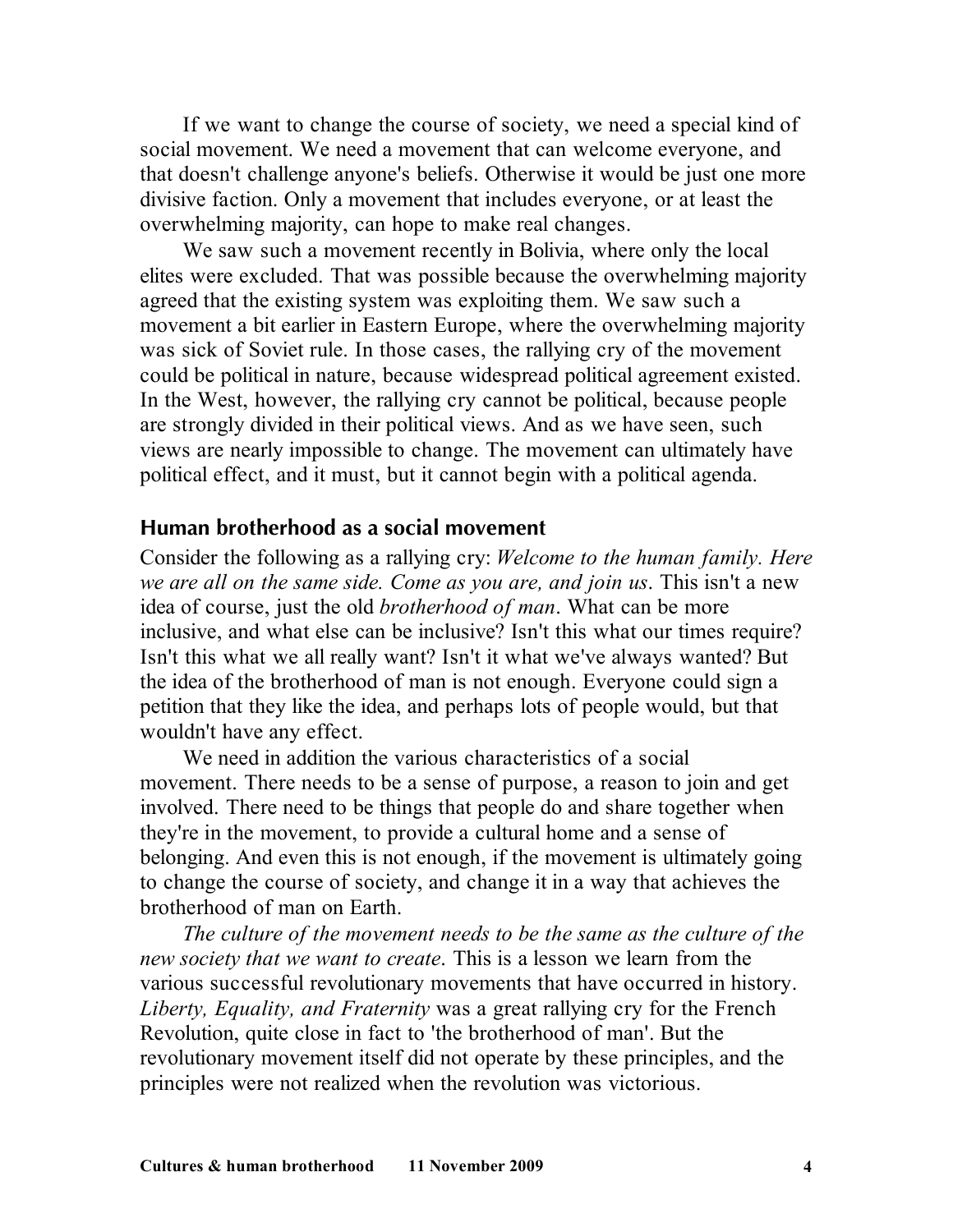The American Revolution came closer to living up to its principles, with its admirable Constitution and Bill of Rights. But the revolution was led by colonial elites, as a top-down process, and those elites ended up in the leadership positions of the new society. Over time power became more and more centralized, and the safeguards of the Constitution more and more eroded. Finally today the Constitution is in tatters and Washington exercises increasingly arbitrary powers. It is the *culture of the movement itself* that ends up being the dominant culture of the new society, regardless of the rhetoric of the movement. *The means always become the ends*.

If we want a society that realizes the vision of human brotherhood, then our movement must operate in harmony with that vision. The rallying cry, or invitation, reflects this, by welcoming everyone to *come as you are and join us, we are all on the same side*. Being on the same side is what brotherhood is all about. In addition, the internal processes of the movement, how it deliberates and sets priorities, must be on the basis of equality, inclusiveness, and fairness for all.

### **Conservative congregations: an example of a brotherhood culture**

Such a culture can currently be found in a great many church congregations, particularly in the fundamentalist denominations. People pitch in and help one another. Someone has a baby, and people take turns bringing them meals for the first few weeks. Someone's recovering from an operation, and a volunteer crew comes in to clean the house. Someone moves to a new home, and volunteers show up to help unpack and paint walls. In various ways people take responsibility for the welfare of their fellow worshippers. It is not that tasks are assigned by leaders, rather the desire to be respected by peers leads people to embrace and practice the respected virtues. Practicing those virtues becomes a *custom* among church members. Participating in that custom becomes the path of least resistance as regards social behavior. Thus is a culture stabilized and perpetuated.

There is a strong feeling of *we are all on the same side* in the fundamentalist churches. They see themselves, and rightly so, as *radicals* in their beliefs (eg creationism), with respect to the mainstream society. Being part of a *radical group* always creates a strong sense of bonding. Without undue exaggeration we can say that fundamentalists see themselves as being *under siege* by the mainstream culture, which teaches evolution in schools, allows gay marriages and abortions, etc. People under siege bond together very closely indeed, and the virtues of trust, mutual respect, responsibility, and cooperation come to the fore. They are survival mechanisms, natural responses to a perceived shared threat.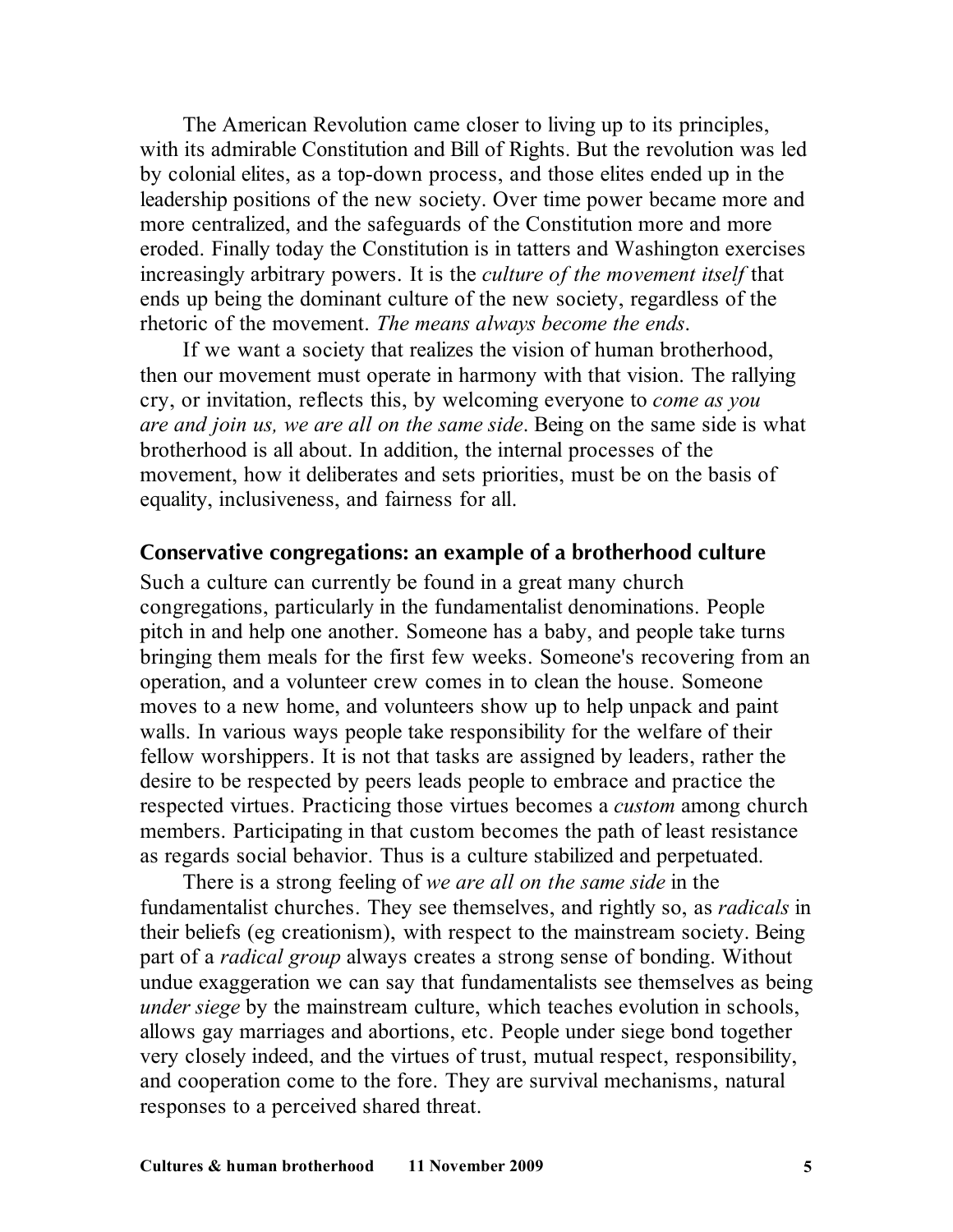Shared radical beliefs can create a strong sense of *we are on the same side*. In our human brotherhood movement, where all beliefs are welcome, some other mechanism is needed to create a similar strong sense of being on the same side. I suggest that simply *realizing* we are on the same side can contribute to a strong sense of *being* on the same side. If a fundamentalist and a non-believer, for example, can experience a deep breakthrough in mutual understanding and respect, transcending their differences, that can be an emotionally bonding experience.

## **Realizing our common humanity: a** *conversion experience*

A common theme in action films involves initial enemies, out to kill one another, who suddenly discover they have a common bigger enemy. They then become earnest allies, and this is always a thrilling, emotional turning point in the story. The energy tied up in opposition is released and becomes its opposite to the same degree. Another familiar theme involves a man and woman who can't stand one another at first, and then circumstances cause love to bloom between them. These themes are used so often by Hollywood because we, the audience, respond to them emotionally and pleasurably.

I had such an experience myself, in a conference where strong differences emerged, and it seemed like the gathering was going to descend into chaos. It was a profound experience, and there were two key elements involved, arising from a shift in how we were engaging in our dialog. The first element was *really listening,* letting each person be *really heard.* The second was *really expressing*, saying what is *really important* to you. For the first time I realized that dialog could be serious without being debate, and that common ground can be found despite having different perspectives.

It was an ecstatic moment, a real high, to feel a room full of dissension turn into circle of fellow humans, able to communicate at a level of harmony I didn't know was possible. I had a deep feeling of being *at home* with the group, and a deep realization that this kind of experience could happen with any group. Our common humanity had transcended our differing beliefs, and the realization of our common humanity was a strong bonding experience.

For our human brotherhood movement, this experience of seeing-ourcommon-humanity can be our version of the *conversion* experience that is characteristic of religions and cults. It is by such conversion experiences that new cultures propagate. Even the drug culture has a conversion experience, of getting stoned for the first time. A conversion experience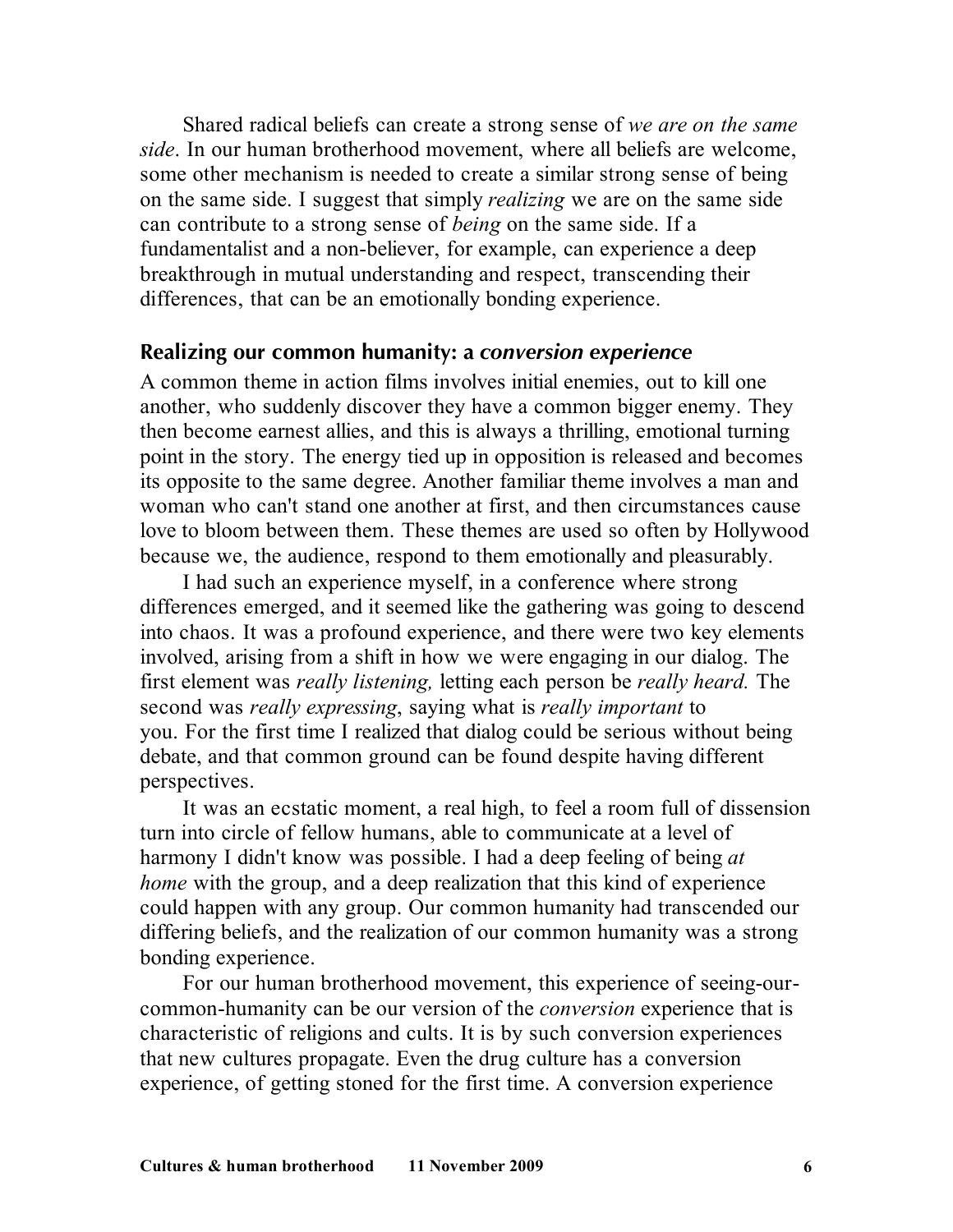goes beyond ideas and the rational. It creates a *feeling* that we have found a new way of being, that liberates us is a way that we didn't know was possible. And a conversion experience brings a new kind of *belonging*, one that feels like *coming home*.

## **Human brotherhood as a cultural movement**

Let's review what we've covered so far. Based on considerations of psychology, and the role of culture in human evolution, it seems that major shifts in mass consciousness can only be achieved through the mechanism of *cultural propagation*. If our goal is to facilitate social transformation, then we need to think in terms a movement that embodies a culture, and which operates in such a way as to propagate that culture. Our social movement must be at the same time a cultural movement.

Based on historical considerations, we need to keep in mind that social movements, if they achieve political victory, lead to the dominance of the movement's internal culture, which is often not consistent with the advertised goals of the movement. If our goal is to facilitate the emergence of a certain kind of society, then our movement must itself embody the virtues of such a society, and the culture of our movement must be the very culture we envision for the transformed society.

If we want to help launch such a movement, we must of course face the question: *What kind of society do we want?* What I personally want, and what resonates with much that I've heard from others, is a society based on the realization, *we are all in this together*, and where we conceptualize humanity as the *brotherhood of man*, rather than as competing tribes, classes, or ideological camps. A society based on the *harmonization of interests*, rather than the *domination of the strongest factions*.

In a standard social movement, based on beliefs and agendas, we would now think in terms of drawing up a *Manifesto of Brotherhood*, and recruiting members who *agree with* the manifesto. Such a movement would be just one more divisive faction in society, and even if it gained dominance it would be unlikely to achieve the principles laid out in its manifesto.

In a *culturally based* movement we don't *talk* about these principles, instead we *practice* them. Rather than existing as a manifesto, the principles need to be the basis upon which the movement operates – how it makes decisions, how it holds meetings, how it treats its members, what objectives it pursues, etc. In such a movement, we don't ask people to *agree* with the principle of brotherhood, instead we invite them into a space where they can *experience* being welcomed as a brother or sister.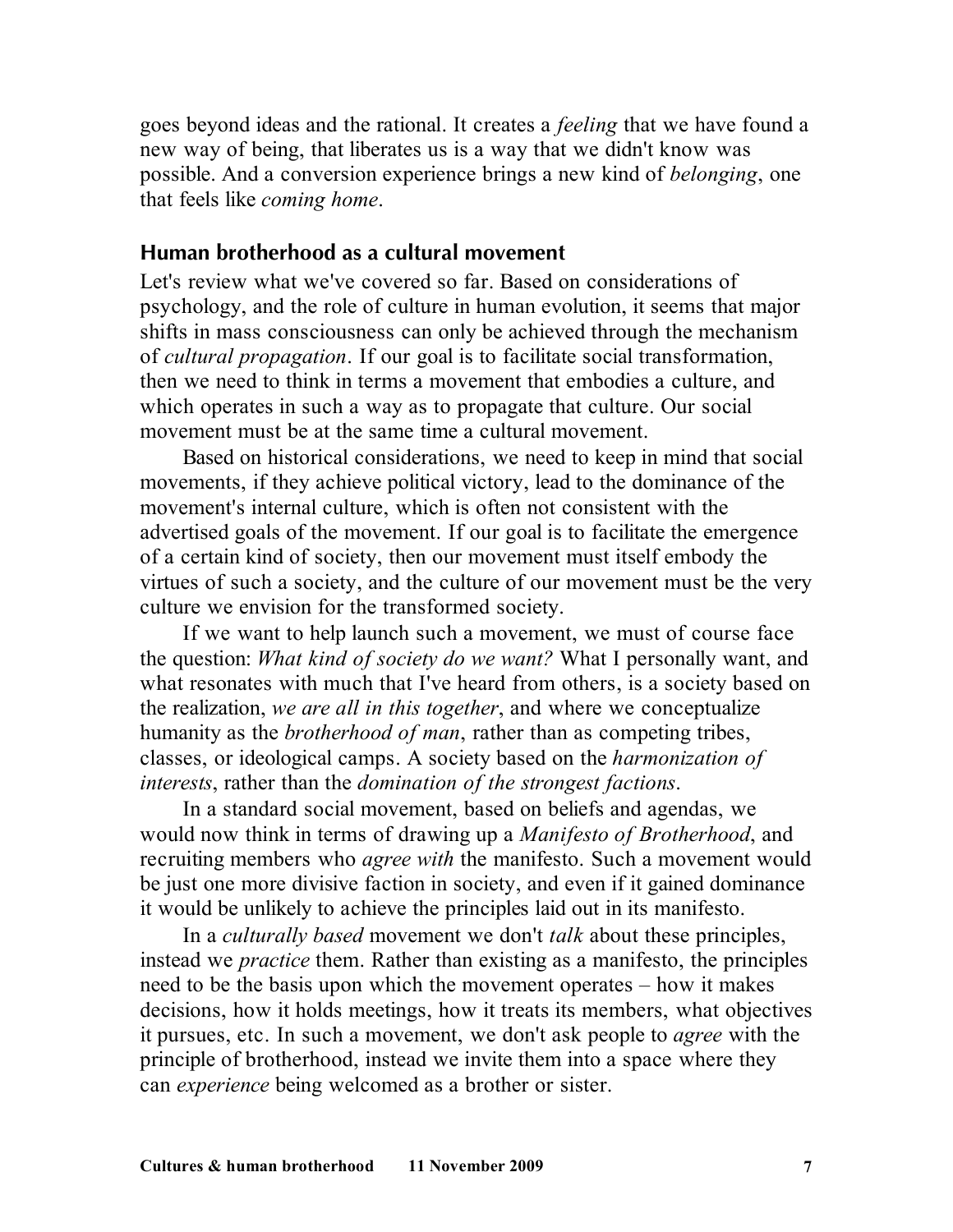The fact is that we don't know what a brotherhood-based society would look like, or how it would operate. In my book I develop some scenarios that I think are plausible, and I'm kind of proud of those, but that's a far cry from knowing how such a society would manifest in the real world of flesh and blood. This is one more reason why only a cultural movement can hope to achieve the kind of society we want. The movement serves as the Petri dish in which the new culture can develop and evolve. A brotherhood culture is an organic culture, a folk culture, and it evolves out of human experience. It isn't pre-defined by a manifesto or constitution, written by folks like us, who are still operating in the old, dysfunctional culture.

To sum up, we're talking about a social movement whose culture embodies the principle of brotherhood. As that movement spreads by cultural propagation, the culture of the new society will be coming into existence, creating itself, like a plant growing. At first there are small groups, then larger groups, then groups learn how to coordinate their activities, etc, always within the cultural paradigm, as emerging manifestations of the cultural paradigm.

There are now two threads that we need to delve a bit deeper into. We need a deeper understanding of the cultural nature of the movement, and a deeper understanding of the activist program of the movement. The culture embodies the goals and vision of the movement, and provides the means of propagation. The program provides the motivation to participate, and the means of bringing about social transformation. These are the forces of yin and yang, yin being the culture and yang being the program. These forces must be in balance with one another, so that they can operate in synergy.

### **Harmonization dialog: the core of a brotherhood culture**

As regards the cultural nature of the movement, much has already been said. There is an *invitation*, along the lines of, *Welcome to the human family, come as you are, we are all on the same side here*. There is a *style of dialog*, that involves *really listening*, and saying what is *really important*. There is a *conversion experience*, where, in the context of a group, one *gets it*, that we really are all part of the same family, regardless of our differences, and that *it is possible for us to operate together* in a useful way within that consciousness.

I can tell you about the conversion experience, but I cannot with words give you the experience itself. Tom Atlee had such an experience on the Peace March he writes about. Jim Rough had the experience in the mill near Arcata, where he developed Dynamic Facilitation. Such experiences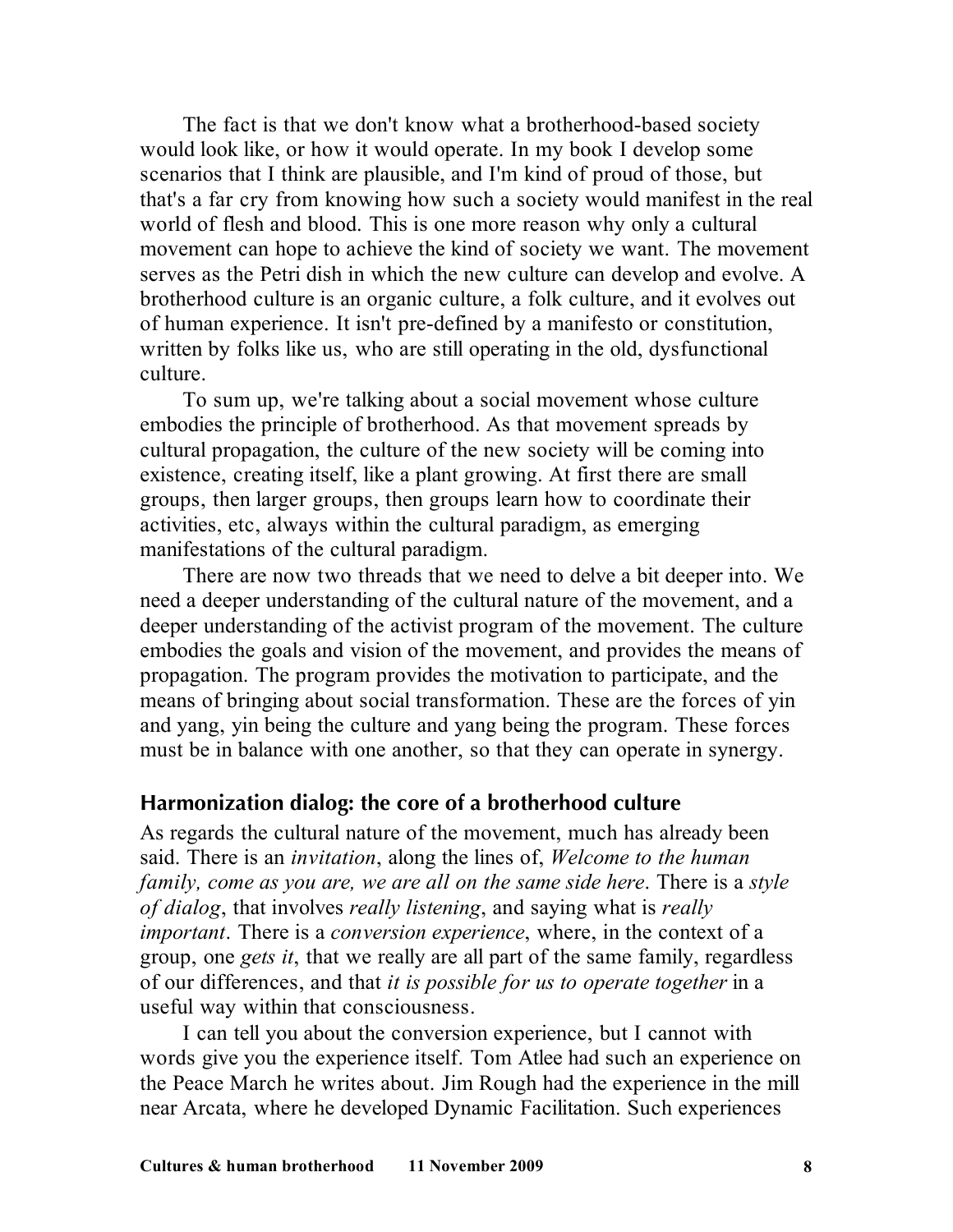have caused each of us to dedicate our lives to a mission suggested to us by the experience. And then there are Rosa Zubizaretta, Tree Bressen, DeAnna Martin, Jean Rough, Joseph McCormick, some of the wise-democracy folks in Victoria, and others, each with a similar story, and all with lives now dedicated to related missions. The experience can be that powerful.

Similarly, I can tell you about dialog processes, but cannot with words give you the dialog experience. Indeed, the possibility of such dialog is contrary to most people's belief systems. That's why the conversion experience is so powerful – it causes us to change deeply held beliefs about what ordinary people like us are capable of, and to shift deeply held thinking patterns around "us" vs. "them". We have been conditioned from birth to powerlessness and factionalism; the release from that conditioning is a liberating emotional experience.

For now I think it is best to simply suggest a certain image of the dialog process. The image is a group of people sitting around in a circle, say around a campfire. They take turns, each speaking from their heart regarding the issues under discussion. The process continues, and each time around the circle there is more understanding of the full dimensions of the issues and of people's concerns. Eventually it becomes clear to everyone what the best way forward is, what works best for everyone involved. There is no compromise or negotiation, rather the lens of discussion is zoomed back and back, until a wide enough perspective can be achieved that enables the issues to be resolved to everyone's satisfaction. To realize this can happen – to *know* that this is possible for groups that include both "us" and "them" – is the heart of the conversion experience.

The circle-process image is a bit idealized and simplified, but it does convey the nature of the dialog that would be involved in a humanbrotherhood culture. Since we are all in this together, we want to solve our problems in such a way that we are all happy with the solutions. In order to do this, we listen carefully to everyone's concerns and ideas, and we keep thinking together until we find the best way forward. By really listening, and by saying what's really important, we are able to *harmonize* our different concerns, interests, and objectives. This is how a functional family operates, and how a functional family-of-humanity can operate.

## **The process of cultural propagation**

Let's build a scenario. Every movement starts when groups of activists embrace some agenda, and get out there and start pursuing that agenda. So let's say we have a group in some community, and they want to become a seed of the human-brotherhood movement. The first thing that is needed,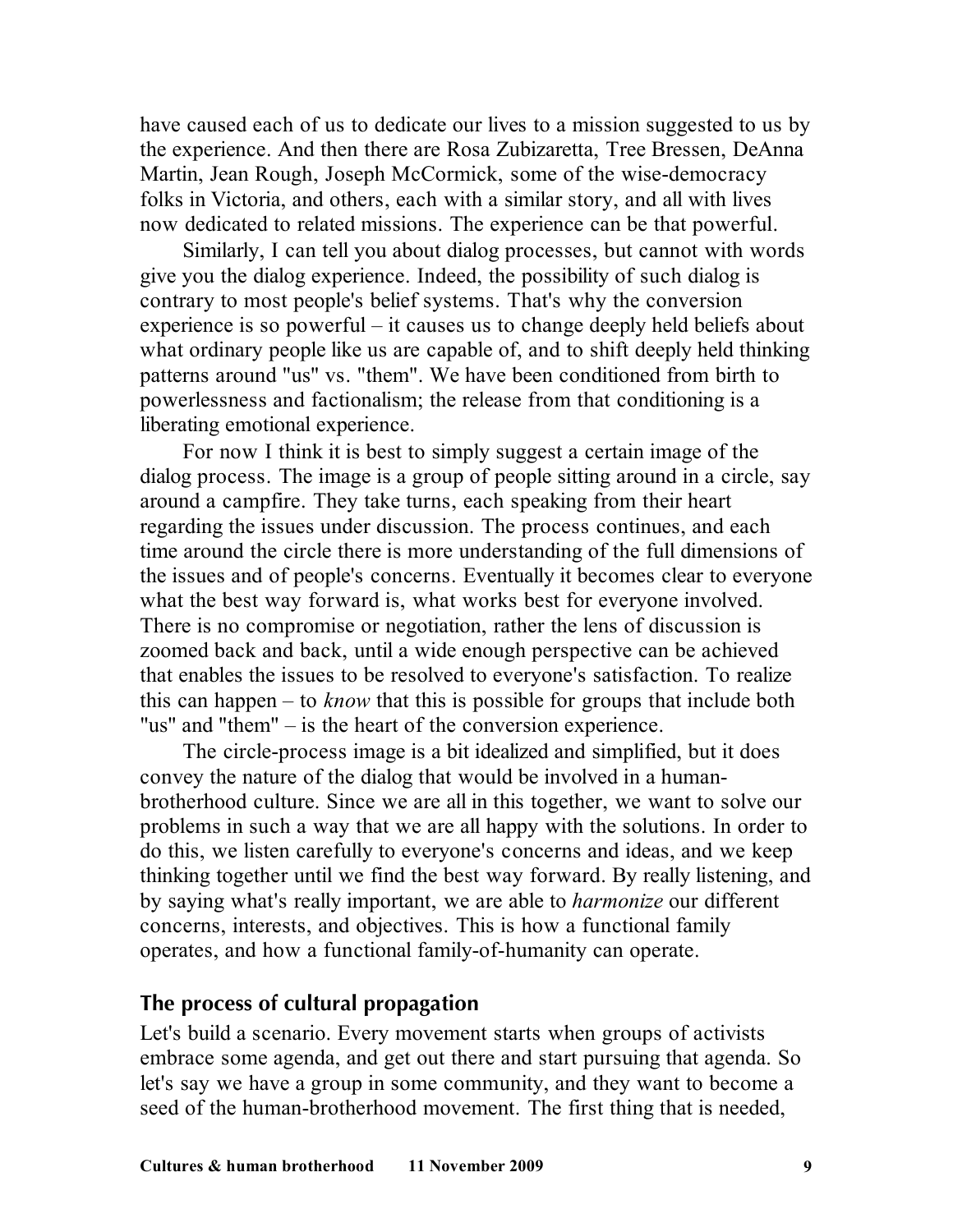using the organic metaphor, is for the seed to be *fertilized*. That is, the group needs to go through the *conversion experience,* and it needs to learn how to sit around in a circle and engage in *harmonization dialog.*

For a while then, our embryonic group is learning the new culture, learning how to practice it together, letting it ripple through their way of being. Using again the organic metaphor, the group during this stage is an *egg*, within which an embryo is developing. The organism, when hatched, will be a circle of people who collectively manifest the new culture. They are ready for exposure to the outside world when harmonization has been deeply ingrained, through practice, as their routine way of relating to one another.

When this happens, we then have a functional circle of the humanbrotherhood movement. Having gone through the embryonic process, the circle is now capable of participating in the activist program of the movement. Initially, the primary program of such a circle would naturally be recruitment and expansion. Small activist groups initiate movements, but movements don't amount to much until a lot more people join in. At a macro level, the global level, the movement would spread by new seeds being planted in other places. At the micro level, the local level, the movement grows by *folding-in* people from the community into the circle, the way you fold in the ingredients of a white sauce.

The white sauce is the growing circle, and new people are invited in gradually, so they can be immersed in the culture, observe it in operation, and so that the circle can give the newcomers sufficient attention so that they can have the conversion experience. If the circle tries to grow too rapidly, the mix gets lumpy and loses its coherence. But grow it must, like a vine reaching for the light.

So our circle grows, let's say from six people, to eight, to twelve, to sixteen, or thereabouts. At that point the circle becomes unwieldy. It takes too much time for everyone to express themselves. So naturally, the circle splits in two. Each circle embodies the culture, and reduced in size each can now resume growth on its own. The movement expands in a community and a society just like kudzu, sending out shoots, and each shoot growing and sending out more shoots. Each circle grows slowly, but the overall movement grows at an exponential pace.

That's the basic recruitment and expansion program, as the process would be expressed from an activist perspective. From a cultural perspective, this is the *cultural propagation* process. Here the yin and yang are working together: the cultural propagation process provides the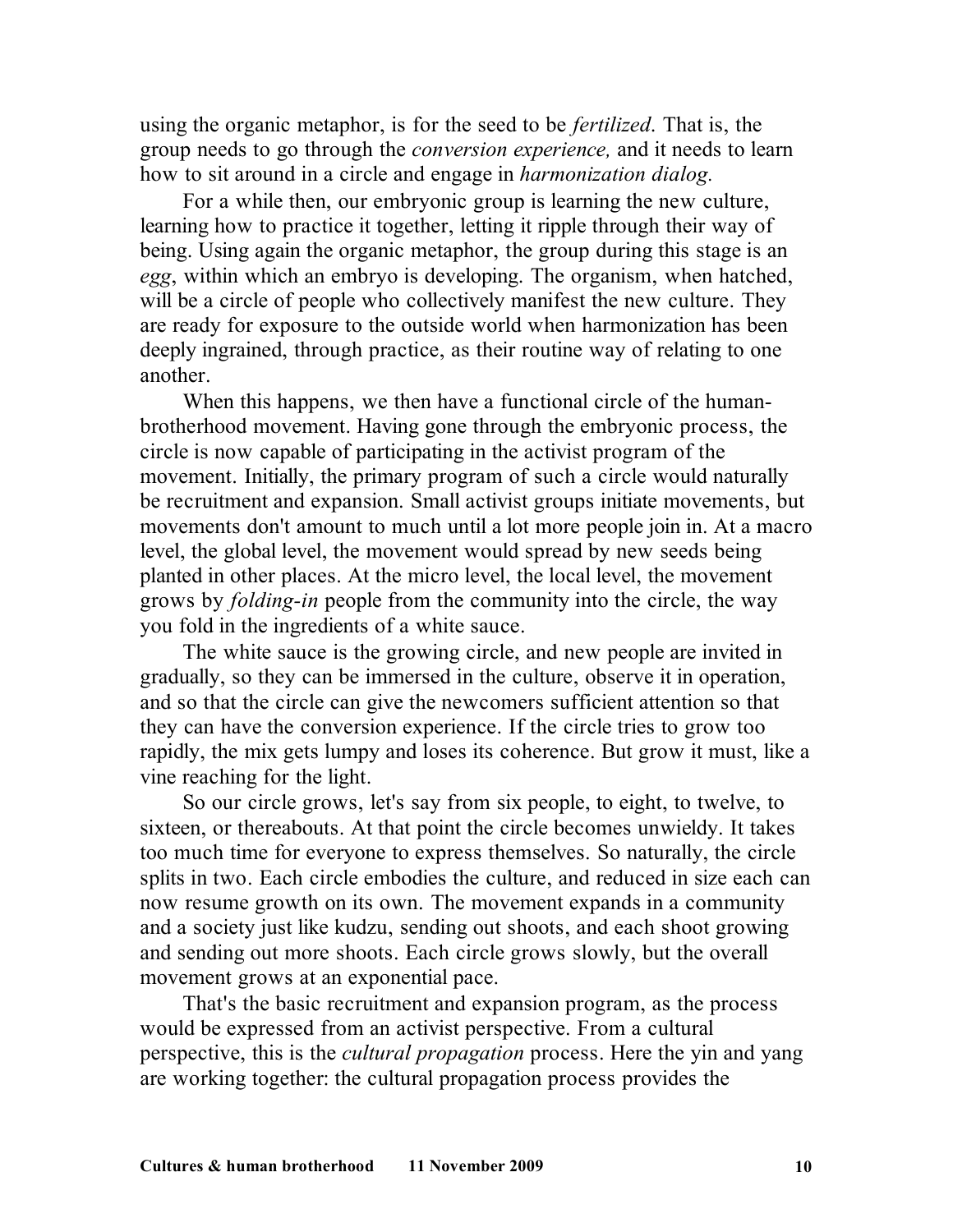expansion that the activist movement needs in order to achieve social transformation.

Before we leave this thread, we need to focus in for a moment on the folding-in process, and the nature of the conversion experience for new members. This is really the heart of everything we've been talking about. We need to have a clear image of this in our minds. For our dialog process, our image is a circle of people, listening carefully to one another, saying what's really important to them, and continuing until harmonization is achieved. Into this image we now bring a newcomer, unfamiliar with this circle process, who may be skeptical of groups in general, and who is there most likely out of curiosity, having been invited by a friend or acquaintance who is in the circle.

The folding-in process is about the new person being immersed in the new culture as it functions. That means that the circle can go on about its business with the new person there, observing. At the same time, the folding-in process is about bringing the person into the circle, getting them to participate, and to experience the *breakthrough* of unexpected harmonization, ie. the *conversion experience*. There are two ways this participation can be encouraged. The new person might be drawn into the ongoing dialog, and be encouraged to express his or her views on the issues under consideration. Or, the person might have things on their mind they would like to talk about, and when they are introduced they can be encouraged to bring up whatever might be concerning them.

In either case, the role of the circle, with respect to the new person, is to treat them as they should be treated in the new culture. That is, the group needs to listen carefully to what the person has to say, and it needs to encourage them to express themselves fully, without being interrupted by comments from others. And then the circle needs to *respond appropriately* to the new person, according to the principles of the culture. That is, there needs to be a round, where each person in the circle speaks from their own heart, regarding the concerns that the new person has expressed, and without dismissing in any way what the new person shared. And then the new person is given another turn, as the rounds continue, and we can assume their next expression is likely to come from a deeper place, after hearing what has been shared by the others, and knowing that their contribution was heard and respected.

Thus can a new person be welcomed into the process, and enabled to participate, without going through any training process, or learning any dialog guidelines, apart from the prohibition on interruptions. Notice how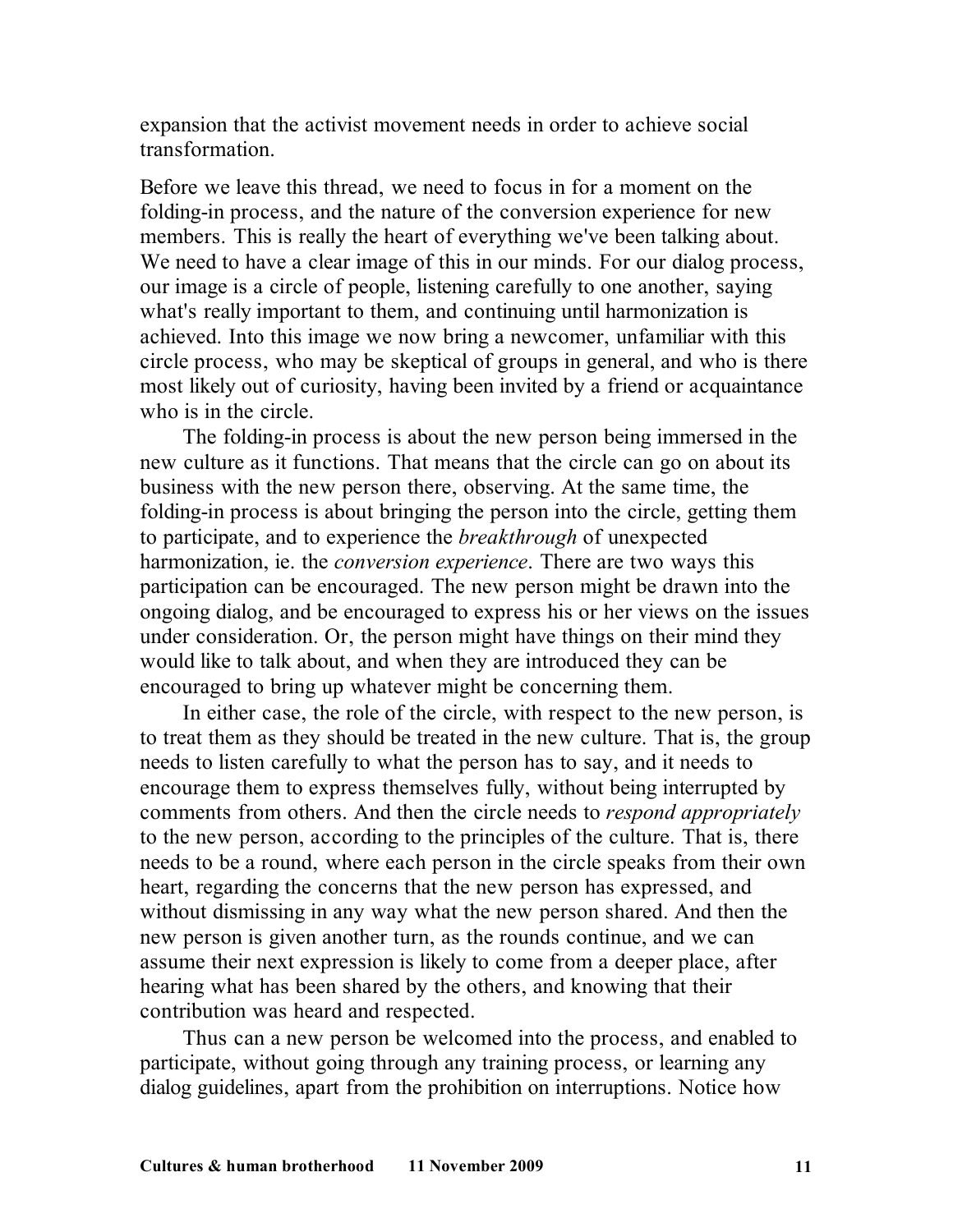different this welcoming process is, compared to other kinds of groups and organizations. In a normal group we might be welcomed socially, and asked friendly questions about ourselves, but when the business of the group begins the focus goes off of us, and the group starts giving us its sales pitch, telling us about its agenda, or giving us its sermon. In our brotherhood movement, the concerns of the new person are always center stage, along with everyone else's concerns. The movement is *about them*, they are not being asked to be *about the movement*.

The newcomer is included as a full participating member in the dialog. If they respond positively to the circle, both the process and the people, they are encouraged to return. At some point, perhaps in their first session, or perhaps later, they are going to *get it*, about the transformative nature of the circle process and of the new culture. When that happens, they become a full-fledged member of the circle, of the movement, and of the culture. Then a new person can be invited in, and so on.

## **Community: a natural focus for movement activism**

Having looked in some detail at the culture of the movement, and the propagation process, we can finally turn our attention to the activist agenda of the movement, to the kind of initiatives the movement would be pursuing. The circle process is a face-to-face process, and circles exist within a community. As circles grow and split, the new circles will tend to be nearby the earlier circles. Thus, like kudzu, the growing culture tends to saturate a community and spread outward from there. For this and other reasons, I think that the creation of *harmonized communities* and the pursuit of *community improvement* would be natural activist objectives for our circles.

People living in a community have many shared problems, based on living in the same place. As they dialog about their concerns, these shared problems will emerge, and the circles will develop shared perspectives on how those problems might be dealt with. Hence the process of the movement naturally leads to the identification of potential activist initiatives regarding community improvement.

In addition, people have a natural, inherent yearning to live in supportive, harmonious communities. When people are asked to describe their 'ideal life style', they nearly always include 'living in a pleasant, friendly community'. We humans evolved in supportive, cooperative bands, our band being essentially our entire society. That is what is comfortable to us genetically as a species, and communities are where we can once again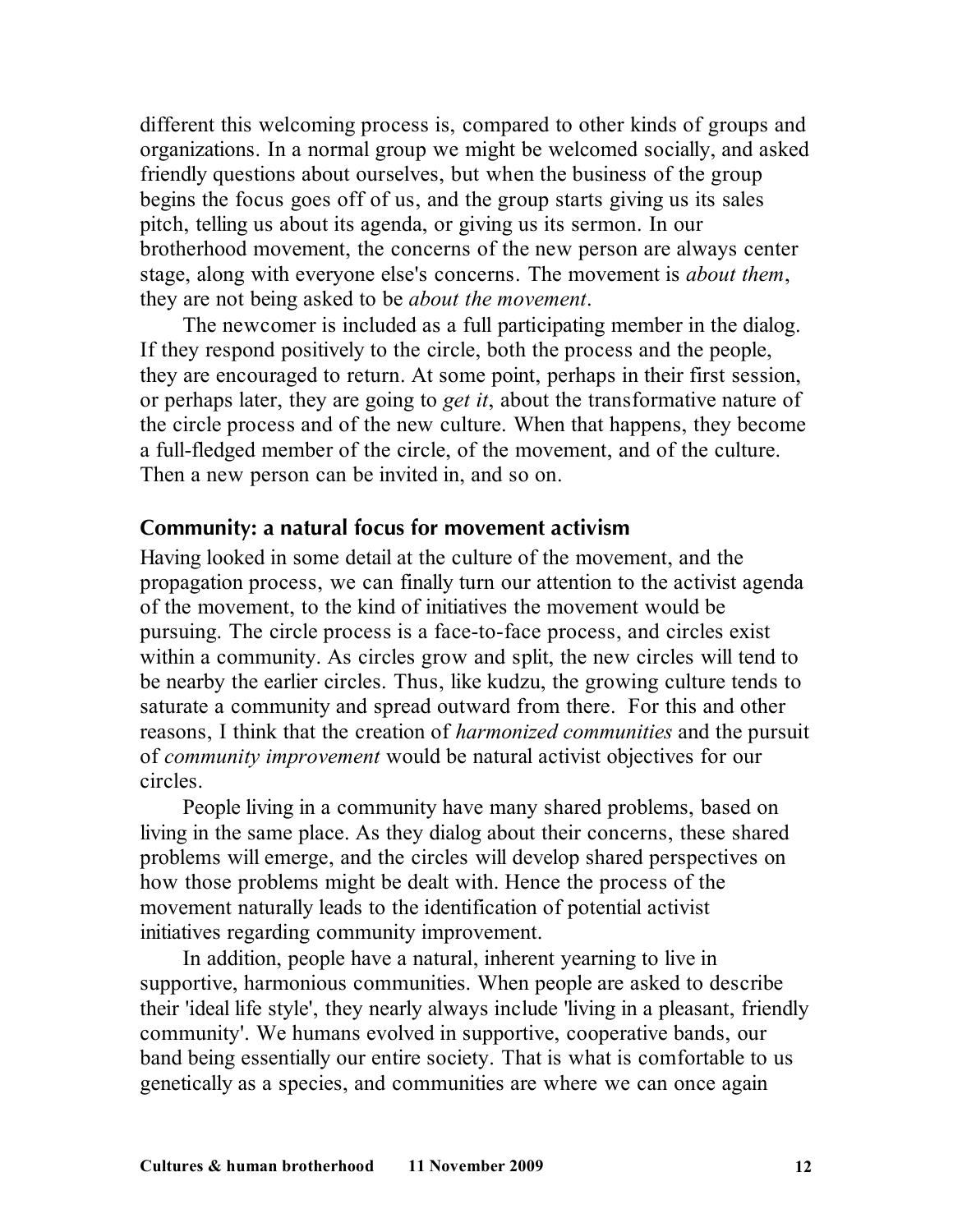create and experience living in the midst of a supportive, cooperative society. It is from a deep place that we yearn for harmonized communities.

Consider also what it would be like to be in one of these circles. The circle itself provides a sense of community, a sense of belonging, and a sense of comfort and support. It also provides a sense of collective empowerment, in that the circle knows how to achieve a shared perspective on dealing with issues. In such an environment, people will quite naturally be thinking, *Why can't our whole society be like this?* and *Why can't our community be like this?* Hence, for still another reason, there will an impulse toward growing the movement in the community, and a focus on community issues.

#### **Linked circles: the dynamics of community consensus**

Let us return now to the scenario we were building earlier. In that scenario we were looking at a movement circle in a community. We considered the invitation process, where new people are invited to join in the circle dialog, and are gradually 'folded in' to the movement culture. We looked at the growth process, where a circle splits in two when it gets too big, leading in the long run to an exponential rate of movement growth, like kudzu sending out shoots.

Let's now zoom in on that scenario, and let's bring in our later considerations, regarding a focus on community improvement, and on building harmonized communities.

As new people join in, their concerns and ideas are folded in to the circle's collective thinking, at the same time as the people are folding in to the circle's culture. The welcoming of their concerns is an important part of welcoming them as people. When they see their own concerns and ideas being taken seriously, they will be inclined to listen sympathetically to the concerns and ideas of others in the circle, and they are then on their way to understanding and becoming part of the harmonization culture.

As regards community, the circle will be developing a consensus perspective as regarding what the main issues and problems are in the community, and developing a shared vision for the community. When a new person joins in, the evolving consensus comes up against a test: does the new person like that consensus, or do they have problems with it? If they have problems with it, that means they have concerns that the current consensus doesn't deal with. The circle then must turn its attention to those new concerns, because that's what harmonization is about, and around the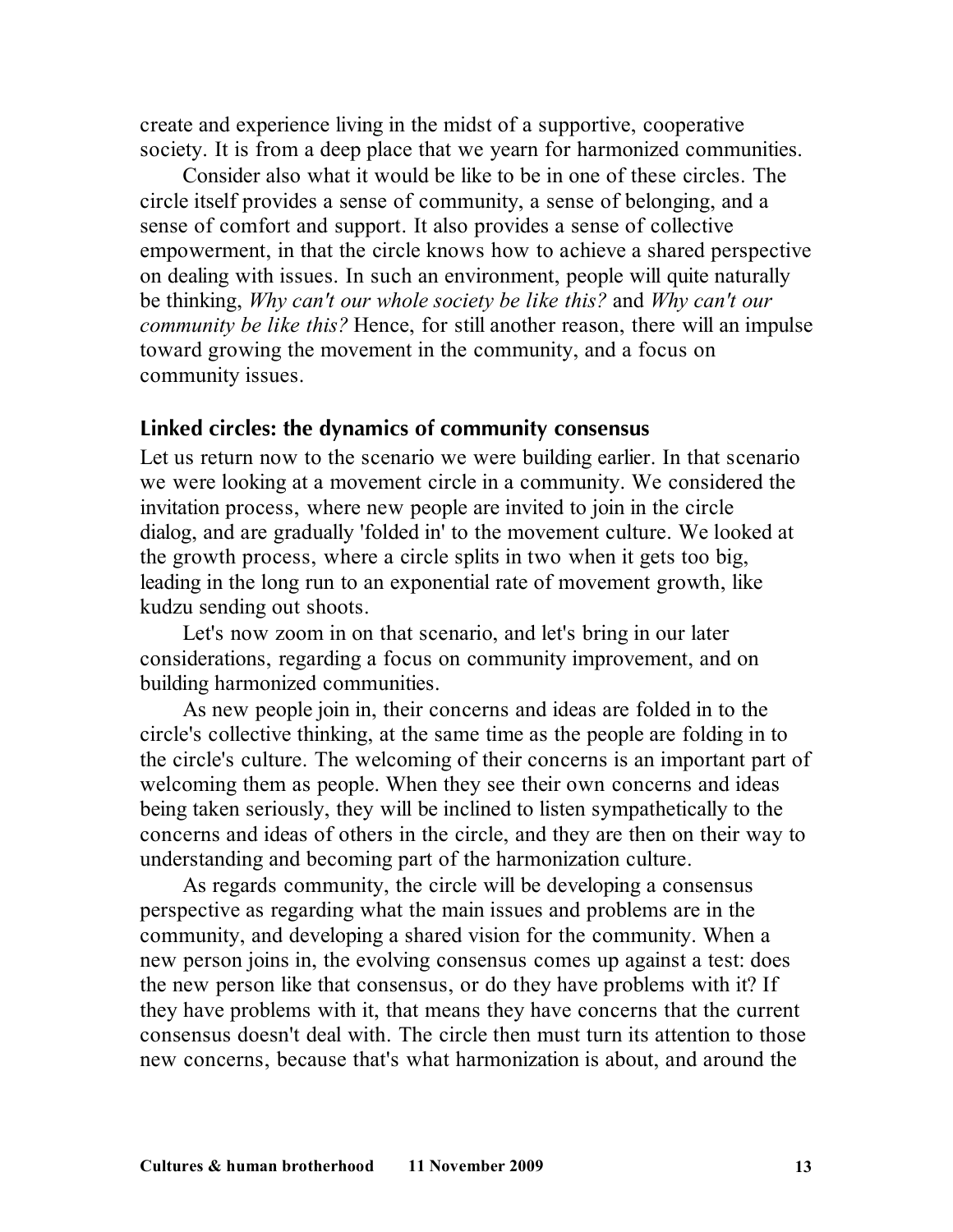circle we go until a new consensus perspective emerges, that takes the new concerns into account as well as all the previous concerns.

This is a process that will tend to converge. That is, as the circle grows, there is less and less likelihood that a new person will have serious problems with the emerging consensus. Once the circle gets to about 12, most of the viewpoints in the community are likely to be incorporated. By the time the circle gets big enough to split, the consensus is likely to be one that most people in the community could relate to.

So the split happens, and now we have two circles, each starting off with the same shared consensus perspective on community issues and community vision. Presumably the two circles would want to stay in touch with one another, and would want new concerns and ideas raised in one circle to be brought to the attention of the other. It would make good sense for a couple of the members of one circle to sit in with the other circle from time to time, participating in their dialog. By such means circles could stay in synch, and there would be an evolving consensus perspective, shared among the circles in a community.

When someone does bring in new issues and concerns, the implications of that would ripple out from their circle to other circles. In this way a community-wide consensus can be developed and maintained dynamically, by means of communication among circles. In addition, each member in the movement is always part of the community-wide consensus; their concerns have been taken into account, and if they come up with new concerns, those will be taken into account as well.

From a political perspective then, our process of linked circles can be seen as a community-wide, participatory-democracy process, where everyone participates and everyone's views are taken into account. The problem with participatory democracy, as a theory, has always been the issues of efficiency and practicality. The linked-circle process, together with the folding-in harmonization process, cuts through this Gordian knot.

#### **Movement outcomes: community self-governance**

By the time we have two or three circles going, the role of the local movement, as regards its activist agenda, becomes rather clear. The local movement has a perspective on the community, regarding its problems and issues, and a vision for improving the community. This perspective brings in the concerns and ideas of a considerable number of local residents, and most people in the community are likely to resonate with that perspective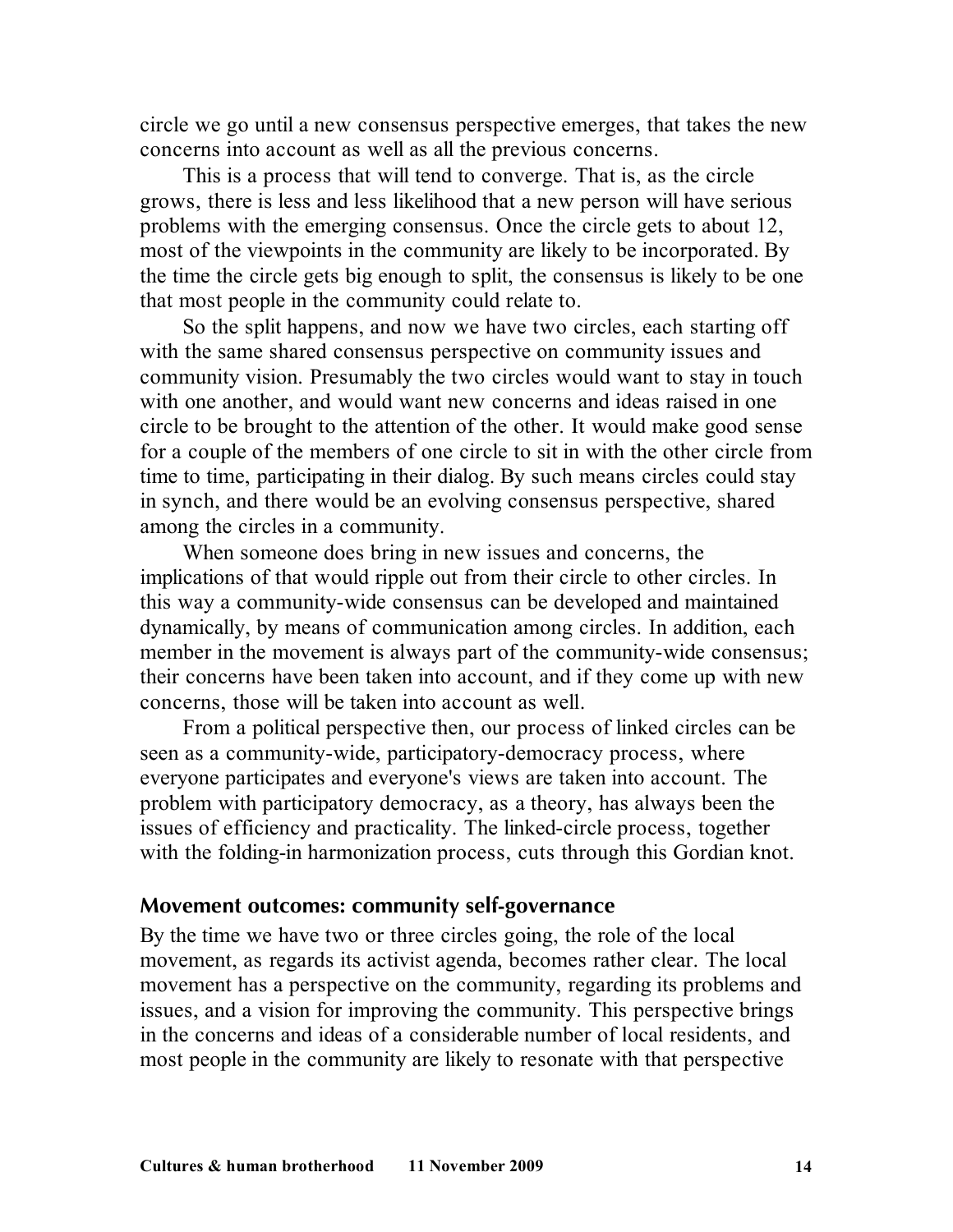From an activist perspective, the movement can now be seen as a community campaign to implement the ideas the movement has developed. In terms of activist initiatives, the movement would presumably print up flyers describing their proposals, give talks to local groups, go on local radio, and generally do those things activists do to promote their programs. And in all these communications, would always be the invitation: *come join us, bring in your own ideas, help improve our community*.

Given that the movement's proposals are likely to be well received in the community, new members would be attracted by the movement's programs, as well as by the enthusiasm shown by the members for the movement. People could be invited to join in a circle as a guest, and it is the *experience* of the process that is likely to keep them coming back, rather than any sales pitch regarding 'the virtues of dialog', or the 'desirability of participatory democracy'.

Although from the outside the movement might be seen mainly as an activist group with an agenda for the community, from the inside people would be very consciousness of the democratic process they are using. They would be just as enthusiastic about spreading their democratic culture, by bringing more people into the movement, as they are about seeing their agenda implemented. Their vision for the community would not only include the specific projects they have in mind, but would also see the linked-circle process as being the way the community should govern itself democratically on an ongoing basis.

At some point the idea is going to arise that the movement put forward candidates for local offices, such as mayor, city council, etc. This would begin to make sense when there are quite a few circles, spread around the community, and people in the community generally are supportive of the movement's proposals. Under these circumstances, the movement could expect its candidates to sweep the elections and take over city hall.

With most activist initiatives, which are issue-based, the link with the political system does not work very well. The best they can hope for is that some politician picks up their issue and implements it. With their goals achieved, the activist group fades away, and we're back to politics as usual.

With our movement it wouldn't work like that. With a consciousness of how their democratic process works, the movement would put forward its own candidates, and those candidates, when elected, would continue to be part of the movement, and would continue to participate in their home circles. Presumably, the city-hall process itself would operate as one more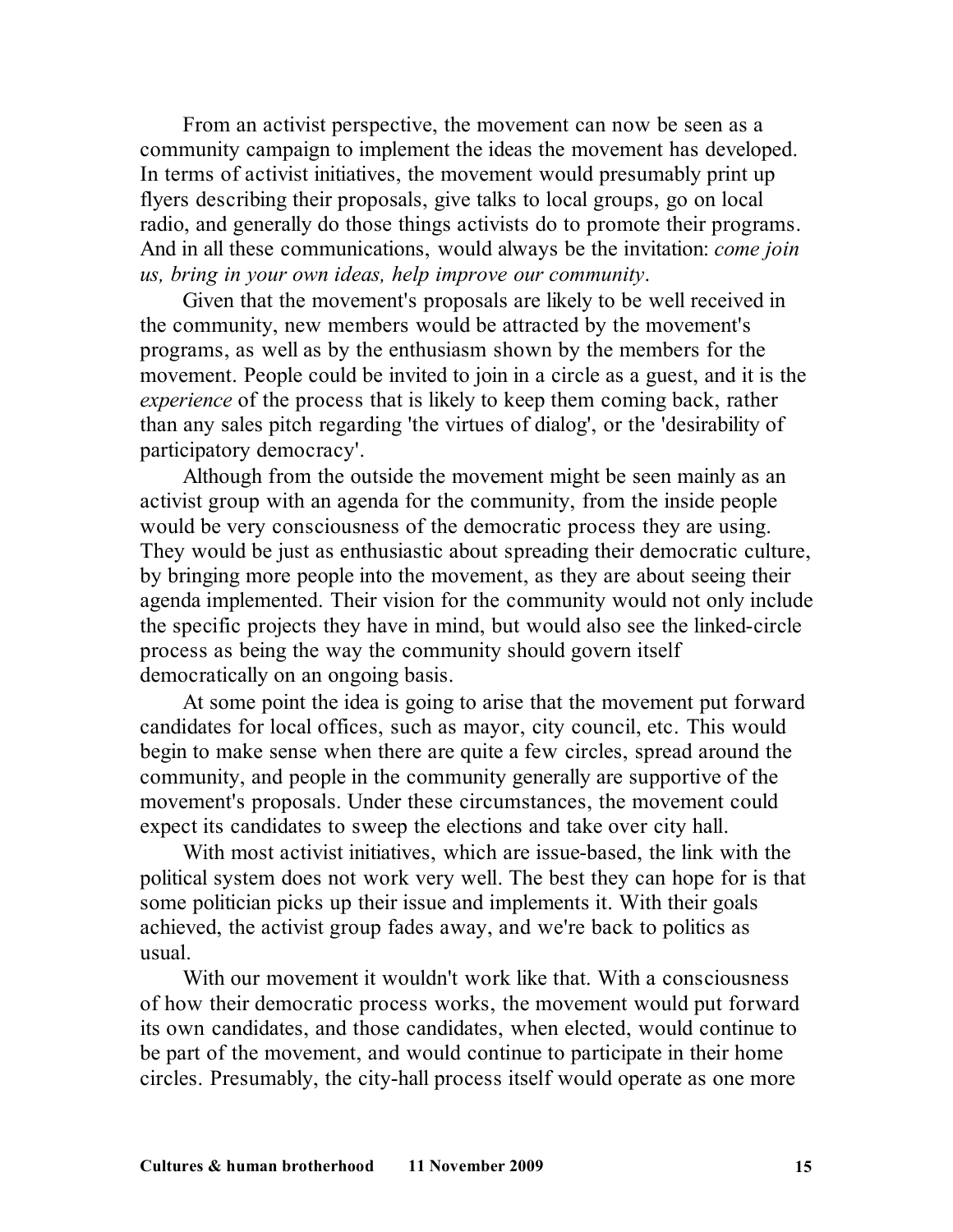circle in the movement, part of the same inter-circle synchronization process that has been already going on.

In this way, the community would be operating by an inclusive, participatory-democracy process, even while it retains its existing formal political process. The official powers and resources of the local government would be 'folded in' to the movement. Within the constraints of those powers and resources, the movement would proceed to pursue and implement its agenda – an agenda that would remain dynamic, always undergoing a process of review and refinement via the circles.

When this point is reached, where circles and governance are merged, there is likely to be a wave of new members, bringing in anyone who feels they've been left out, and perhaps wasn't paying any attention to the movement previously. This might bring in new concerns, to be harmonized into the circle process, and by this time we would have a truly inclusive, participatory, democratic process in operation.

The number of circles would tend to stabilize, and not everyone would be participating directly. If one person from a family is in a circle, the family as a whole would probably consider itself adequately represented. Or perhaps someone would be in a circle, and they'd keep their friends and neighbors in the loop on a more informal basis. Some people might be happy with how things are going and not see any reason to participate. And anyone who is unhappy with how things are going, or has new ideas to offer, would always be welcome to join in and get their concerns included in the process.

## **Democratic self-governance: questions of scale**

In closing, let's zoom back, and look at the movement from the macro perspective, in the context of the larger society. The movement spreads by two processes: the planting of new movement seeds in new places, and the splitting-of-circles kudzu process where the movement is established.

The biggest hurdle for the movement will be the planting of that first seed, by some daring pioneer group of activists, somewhere out there in the real world. Once that seed is planted, based on the virtues and appeal of the movement culture, we can expect the movement would begin to grow locally.

When the movement begins to prove itself by successes in that first community, other activists would take interest, and eventually new seeds would be planted elsewhere. Once there are a half dozen or so places where the movement has established itself, then it would be perceived as a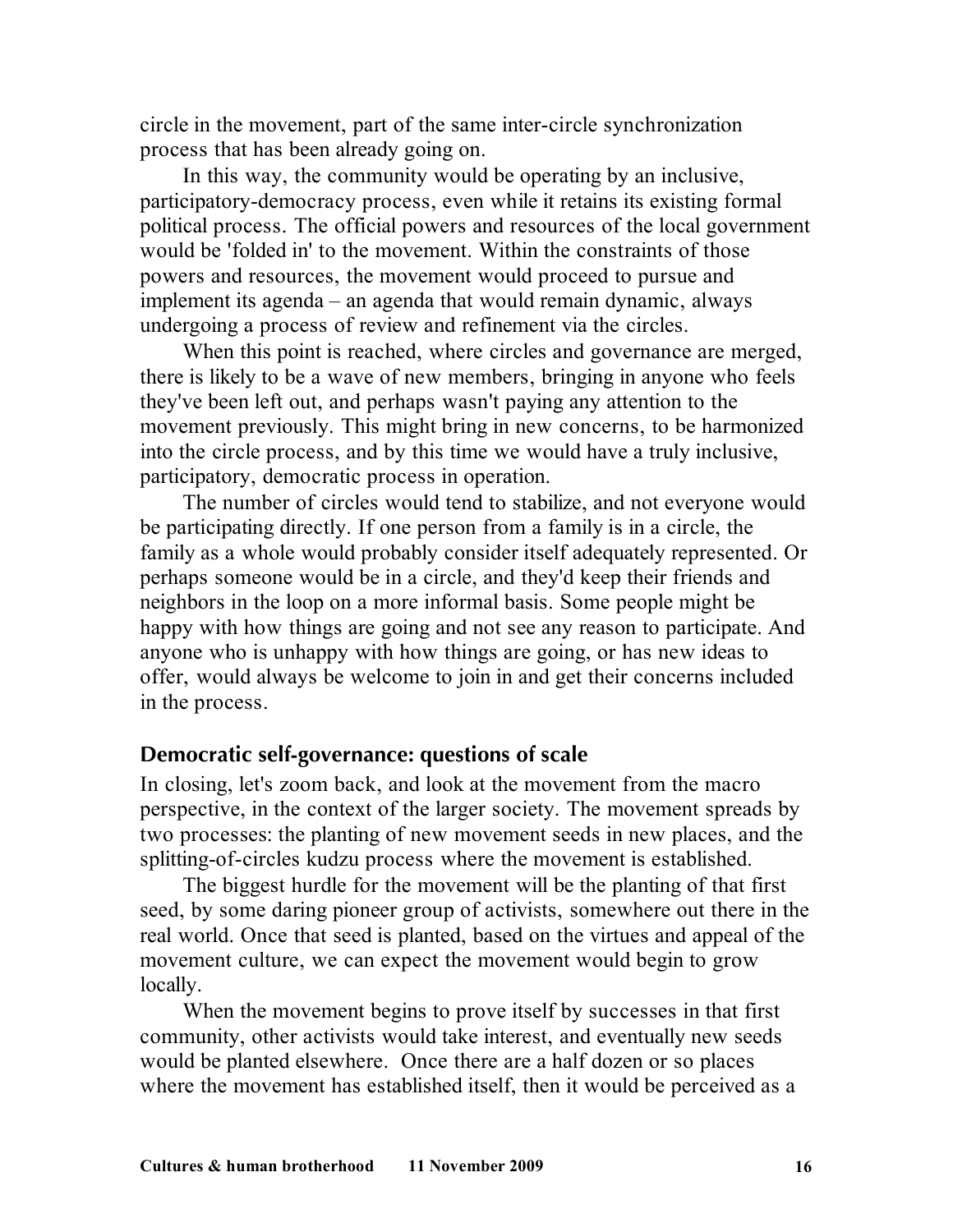'real movement', and we could expect an acceleration in the rate of new seeds being planted.

In the previous section I focused on the relationship between the movement and a community, and between the movement and the apparatus of local government. But in fact the circle-splitting process does not stop at town borders. The kudzu process spreads out, independent of borders, bringing the movement to neighboring communities and jurisdictions.

We need to consider what this mean as regards the synchronization process among circles. It is easy to imagine that the circles in a community would be able to stay in synch as regards community issues. But when other communities get involved, perhaps with quite different issues, the synchronization model doesn't work so simply. And when there are different local movements, separated from one another, it doesn't make a lot of sense to imagine them staying in any kind of close synchronization, nor is there any need for them to.

I raise this issue, but in fact I think it will tend to sort itself out naturally in a very effective way. In actual practice, communication will occur between circles when there is a reason for it to occur. Within a local jurisdiction, there would tend to be tight synchronization, as we have discussed above, so that coherent governance decisions could be made.

In the case of neighboring communities, what would be of concern would be issues that affect both communities, and conflicts that might exist between the communities. There would be an obvious reason why synchronization would be desirable across both communities, as regards those shared issues and problems. Quite naturally, circles, perhaps temporary ones, would be established that include people from both communities, who would also remain members of their home circles. These cross-over circles would provide a means of folding in the inter-community concerns into the process of both communities, so that consensus synchronization could be maintained between the communities on those shared issues.

Similarly, it would make sense for circles to be set up that include people from a region, such as a bioregion, so that the communities in that region could develop a consensus on regional cooperation, and things like transit systems, water allocations, and local energy production.

As the movement spreads in the society, and appropriate channels of synchronization are established, each community is concerning itself with larger and larger issues. Regional issues become local issues, for each community in the region. Eventually national and global issues become local issues.